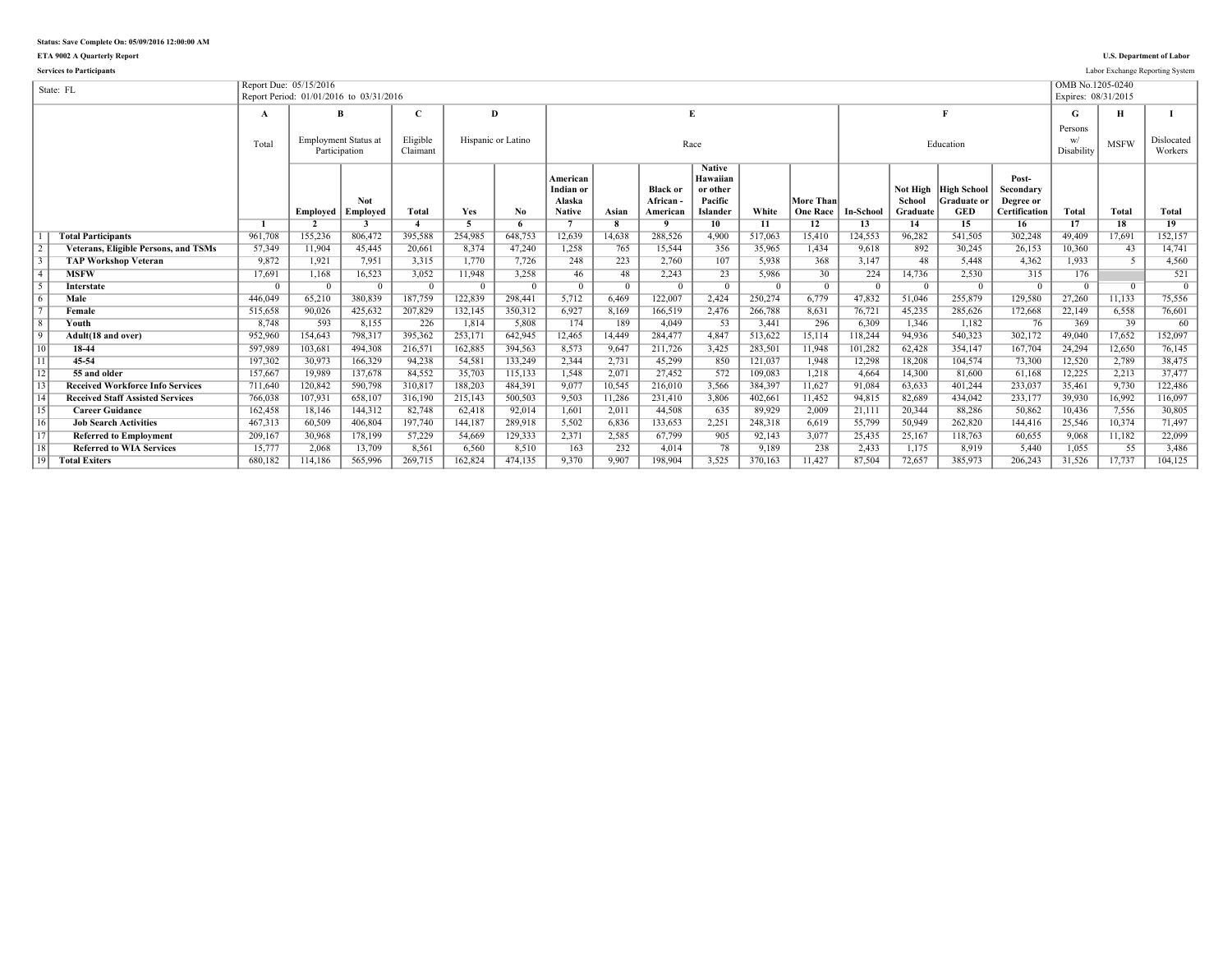## **ETA 9002 B Quarterly Report U.S. Department of Labor**

**Services to Veterans** Labor Exchange Reporting System

|                | State:FL                                  |          | Report Due:05/15/2016                  |                  |                         |                |             |                |                | OMB No.1205-0240              |           |            |
|----------------|-------------------------------------------|----------|----------------------------------------|------------------|-------------------------|----------------|-------------|----------------|----------------|-------------------------------|-----------|------------|
|                |                                           |          | Report Period:01/01/2016 to 03/31/2016 |                  |                         |                |             |                |                | Expires: 08/31/2015           |           |            |
|                |                                           |          | A                                      |                  |                         | $\bf{B}$       | $\mathbf C$ | D              | E              | F                             | G         | Н          |
|                |                                           |          | Total Veterans, Eligible Persons, and  |                  |                         | <b>TSMs</b>    | Campaign    | Disabled       | Special        | Recently                      | Post 9/11 | <b>TAP</b> |
|                |                                           |          | <b>TSMs</b>                            |                  |                         |                | Badge       | Veterans       | Disabled       | Separated                     | Era       | Veterans   |
|                |                                           | 18-44    | 45-54                                  | $55+$            | Total                   |                | Veterans    |                | Veterans       | Veterans<br>$(3 \text{ yrs})$ | Veterans  |            |
|                |                                           | 1        | $\mathbf{2}$                           | 3                | $\overline{\mathbf{4}}$ | 5              | 6           | $\overline{7}$ | 8              | 9                             | 10        | 11         |
|                | Total Veterans Eligible Persons, and TSMs | 25,789   | 15,662                                 | 15,897           | 57,349                  | 2,957          | 25,004      | 14,564         | 6,112          | 8,953                         | 21,807    | 9,872      |
| $\sqrt{2}$     | TAP Workshop Veteran                      | 7,617    | 1,583                                  | 672              | 9,872                   | 1,686          | 5,123       | 3,144          | 1,815          | 5,439                         | 7,064     | 9,872      |
| $\overline{3}$ | Male                                      | 19,704   | 12,950                                 | 14,149           | 46,803                  | 2,398          | 21,725      | 11,799         | 4,853          | 7,191                         | 17,198    | 8,079      |
| $\overline{4}$ | Female                                    | 6,085    | 2,712                                  | 1,748            | 10,546                  | 559            | 3,279       | 2,765          | 1,259          | 1,762                         | 4,609     | 1,793      |
| 5              | 18-44                                     |          |                                        |                  |                         | 2,453          | 12,760      | 6,895          | 3,289          | 7,835                         | 17,531    | 7,617      |
| 6              | $45 - 54$                                 |          |                                        |                  |                         | 457            | 6,129       | 4,262          | 1,796          | 925                           | 3,331     | 1,583      |
| $\overline{7}$ | 55 and older                              |          |                                        |                  |                         | 46             | 6,115       | 3,407          | 1,027          | 193                           | 945       | 672        |
| 8              | Received Workforce Info Services          | 19,573   | 11,931                                 | 11,828           | 43,333                  | 2,368          | 18,994      | 11,151         | 4,735          | 6,713                         | 16,708    | 8,013      |
| 9              | <b>Received Staff Assisted Services</b>   | 19,898   | 12,448                                 | 13,088           | 45,435                  | 1,998          | 19,534      | 11,461         | 4,743          | 6,963                         | 16,817    | 7,196      |
| 10             | Career Guidance                           | 6,192    | 4,036                                  | 4,339            | 14,567                  | 466            | 6,246       | 4,246          | 1,787          | 2,198                         | 5,415     | 2,512      |
| 11             | <b>Job Search Activities</b>              | 12,528   | 8,021                                  | 8,517            | 29,066                  | 1,335          | 12,514      | 7,511          | 3,088          | 4,361                         | 10,775    | 4,748      |
| 12             | Referred to Employment                    | 5,357    | 3,777                                  | 3,734            | 12,868                  | 458            | 5,314       | 3,286          | 1,301          | 1,645                         | 4,541     | 1,969      |
| 13             | Referred to WIA Services                  | 594      | 378                                    | 352              | 1,324                   | 32             | 581         | 379            | 160            | 183                           | 482       | 211        |
| 14             | Referred to Intensive Services            | 3,814    | 2,667                                  | 2,791            | 9,272                   | 212            | 4,082       | 3,085          | 1,372          | 1,352                         | 3,432     | 1,601      |
| 15             | Referred to Federal Training              | 629      | 412                                    | 376              | 1,417                   | 33             | 632         | 425            | 190            | 201                           | 524       | 231        |
| 16             | Placed in Federal Training                | 3        | 4                                      | $\theta$         | 7                       | $\overline{0}$ | 5           | 3              |                | $\overline{2}$                | 4         | 3          |
| 17             | Referred to Federal Job                   | 117      | 93                                     | 129              | 339                     | 12             | 136         | 101            | 32             | 40                            | 110       | 44         |
| 18             | Entered into Federal Job                  | $\Omega$ | $\overline{0}$                         | $\boldsymbol{0}$ | $\theta$                | $\overline{0}$ | $\theta$    | $\overline{0}$ | $\Omega$       | $\theta$                      | $\theta$  | $\theta$   |
| 19             | Referred to Federal Contractor Job        |          |                                        |                  |                         |                | 2,040       |                | 530            | 633                           | 1,373     | 592        |
| 20             | Entered into Federal Contractor Job       |          |                                        |                  |                         |                | 16          |                | $\overline{2}$ | 8                             | 11        | 5          |
| 21             | <b>Total Exiters</b>                      | 18,686   | 10,916                                 | 10,467           | 40,069                  | 2,243          | 17,563      | 9,892          | 4,201          | 6,426                         | 15,434    | 7,053      |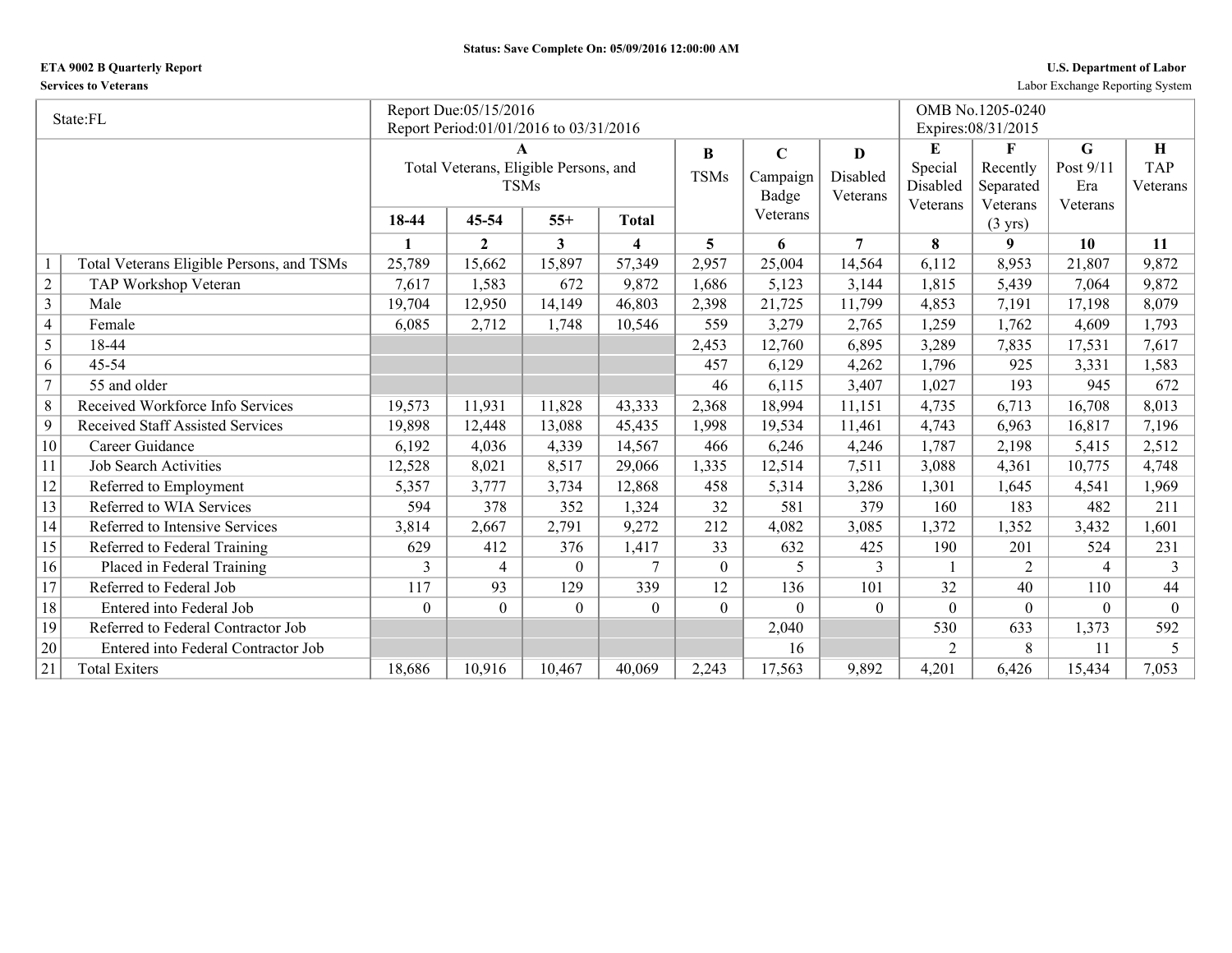## **ETA 9002 C Quarterly Report U.S. Department of Labor**

| <b>Performance Outcomes - Exiters</b>                                                             |                        |                                         |                    |                   |                                                  |             |                                        |                                                              |                         |                 |                              |                                |                                      |                                                        |                          |                                          | Labor Exchange Reporting System |
|---------------------------------------------------------------------------------------------------|------------------------|-----------------------------------------|--------------------|-------------------|--------------------------------------------------|-------------|----------------------------------------|--------------------------------------------------------------|-------------------------|-----------------|------------------------------|--------------------------------|--------------------------------------|--------------------------------------------------------|--------------------------|------------------------------------------|---------------------------------|
| State: FL                                                                                         | Report Due: 05/15/2016 | Report Period: 01/01/2016 to 03/31/2016 |                    |                   |                                                  |             |                                        |                                                              |                         |                 |                              |                                |                                      |                                                        |                          | OMB No. 1205-0240<br>Expires: 08/31/2015 |                                 |
|                                                                                                   | A                      | в                                       | Hispanic or Latino |                   |                                                  |             |                                        | $\overline{D}$<br>Race                                       |                         |                 |                              |                                | Education                            |                                                        |                          |                                          |                                 |
| <b>Exiters</b><br><b>Performance Outcomes</b>                                                     | Total<br>Exiters       | Eligible Claimant                       | Yes                | No.               | American<br>Indian or<br>Alaska<br><b>Native</b> | Asian       | <b>Black or</b><br>African<br>American | <b>Native</b><br>Hawaiian<br>or other<br>Pacific<br>Islander | White                   | More<br>Than    | <b>One Race  In-School  </b> | Not High<br>School<br>Graduate | High<br>School<br>Graduate<br>or GED | Post<br>Secondary<br>Degree or<br><b>Certification</b> | Persons w/<br>Disability | <b>MSFW</b>                              | Dislocated<br>Workers           |
|                                                                                                   |                        | $\overline{2}$                          | 3                  |                   | 5                                                | -6<br>5.695 |                                        | $\overline{\mathbf{R}}$                                      | $\mathbf{q}$<br>221.458 | 10 <sup>7</sup> | 11<br>49.633                 | 12                             | 13                                   | 14                                                     | 15                       | 16                                       | 17                              |
| <b>Entered Employment Numerator</b>                                                               | 413,775                | 192,029<br>85                           | 106,739<br>555     | 282,989           | 5,112<br>42                                      | 61          | 123,165                                | 2,177<br>15                                                  |                         | 6,466<br>92     | 1,855                        | 49.400<br>420                  | 237,913<br>478                       | 118,390                                                | 12,987<br>76             | 13,687<br>15                             | 83,845<br>33                    |
| <b>Entered Employment(Youth)</b>                                                                  | 2,679                  |                                         |                    | 1,861             | 3,723                                            | 4.017       | 1,175                                  |                                                              | 1,179                   | 5,270           |                              | 33,843                         |                                      | 12<br>70,647                                           | 7,298                    | 9,652                                    | 47.744                          |
| <b>Entered Employment</b> (18-44)                                                                 | 276,336<br>82,432      | 115,986<br>45,044                       | 73,701<br>21,729   | 185,126<br>56,853 | 885                                              | 1.009       | 94,609<br>18,225                       | 1,612<br>361                                                 | 133,390<br>50,949       | 735             | 42,161<br>4,254              | 9,288                          | 166,054<br>44,566                    | 28,229                                                 | 3,172                    | 2,250                                    | 20,928                          |
| <b>Entered Employment</b> (45-54)                                                                 | 52,326                 | 30.913                                  | 10,753             | 39,149            | 462                                              | 608         | 9,156                                  | 189                                                          | 35,940                  | 369             | 1,363                        | 5.849                          | 26,813                               | 19,502                                                 | 2,441                    | 1,770                                    | 15,139                          |
| <b>Entered Employment(55 and over)</b>                                                            |                        |                                         |                    |                   |                                                  |             |                                        |                                                              |                         |                 |                              |                                |                                      |                                                        |                          |                                          |                                 |
| <b>Entered Employment Rate Denominator</b>                                                        | 627,328<br>66          | 282,466<br>68                           |                    |                   |                                                  |             |                                        |                                                              |                         |                 |                              |                                |                                      |                                                        | 29,550<br>44             | 16,778<br>82                             | 124,177<br>68                   |
| <b>Entered Employment Rate</b><br><b>Employment Retention at Six Mo. Numerator</b>                | 453,246                | 188.768                                 |                    |                   |                                                  |             |                                        |                                                              |                         |                 |                              |                                |                                      |                                                        |                          | 9.817                                    |                                 |
|                                                                                                   |                        |                                         |                    |                   |                                                  |             |                                        |                                                              |                         |                 |                              |                                |                                      |                                                        |                          |                                          |                                 |
| <b>Employment Retention at Six Mo. Denominator</b><br><b>Employment Retention Rate at Six Mo.</b> | 540,409<br>84          | 220,671<br>86                           |                    |                   |                                                  |             |                                        |                                                              |                         |                 |                              |                                |                                      |                                                        |                          | 14,032<br>70                             |                                 |
| <b>Six Month Average Earnings Numerator</b>                                                       | 6,084,535,196          | 2,773,590,386                           |                    |                   |                                                  |             |                                        |                                                              |                         |                 |                              |                                |                                      |                                                        |                          |                                          |                                 |
| <b>Six Month Average Earnings Denominator</b>                                                     | 453,246                | 188,768                                 |                    |                   |                                                  |             |                                        |                                                              |                         |                 |                              |                                |                                      |                                                        |                          |                                          |                                 |
|                                                                                                   |                        | 14.693                                  |                    |                   |                                                  |             |                                        |                                                              |                         |                 |                              |                                |                                      |                                                        |                          |                                          |                                 |
| <b>Six Month Average Earnings Rate</b><br><b>Three Month Median Earnings</b>                      | 13,424<br>4.646        | 5.016                                   |                    |                   |                                                  |             |                                        |                                                              |                         |                 |                              |                                |                                      |                                                        |                          |                                          |                                 |
|                                                                                                   |                        | 5.713                                   |                    |                   |                                                  |             |                                        |                                                              |                         |                 |                              |                                |                                      |                                                        |                          |                                          |                                 |
| <b>Six Month Median Earnings</b>                                                                  | 5,199                  |                                         |                    |                   |                                                  |             |                                        |                                                              |                         |                 |                              |                                |                                      |                                                        |                          |                                          |                                 |
| <b>Entered Employment Rate Follow Work-Info Services</b>                                          | 66                     |                                         |                    |                   |                                                  |             |                                        |                                                              |                         |                 |                              |                                |                                      |                                                        |                          |                                          |                                 |
| <b>Employment Retention Rate Follow Work-Info Services</b>                                        | 84                     |                                         |                    |                   |                                                  |             |                                        |                                                              |                         |                 |                              |                                |                                      |                                                        |                          |                                          |                                 |
| <b>Average Earnings Follow Work-Info Services</b>                                                 | 13,547                 |                                         |                    |                   |                                                  |             |                                        |                                                              |                         |                 |                              |                                |                                      |                                                        |                          |                                          |                                 |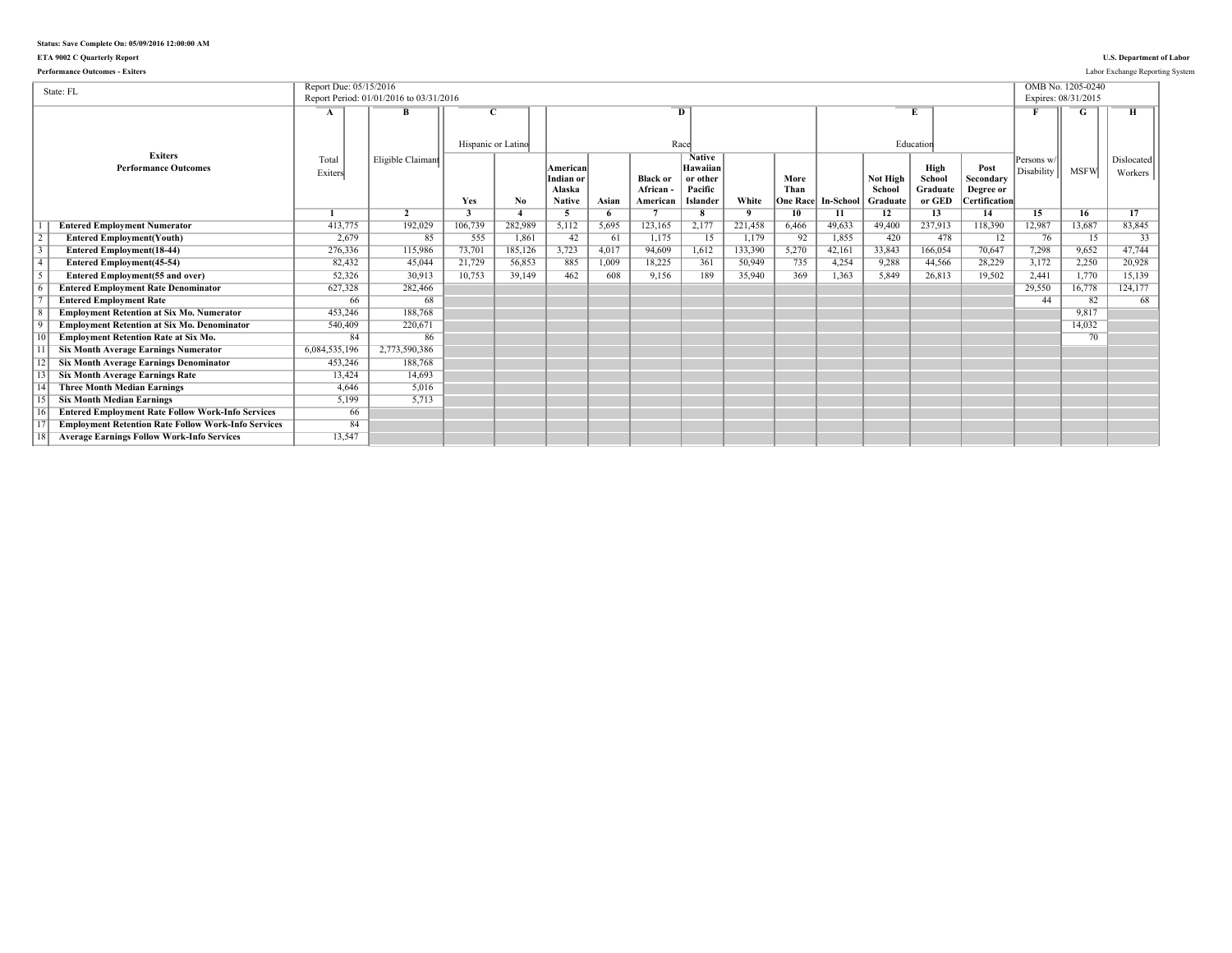## **ETA 9002 D Quarterly Report U.S. Department of Labor**

**Performance Outcomes - Performance Outcomes - Veterans , Eligible Persons and TSMs** Labor Exchange Reporting System

|                 | State: FL                                                  | Report Due: 05/15/2016 | Report Period: 01/01/2016 to 03/31/2016    |              |              |             |                |                | OMB No. 1205-0240<br>Expires: 08/31/2015 |                                         |                  |                 |
|-----------------|------------------------------------------------------------|------------------------|--------------------------------------------|--------------|--------------|-------------|----------------|----------------|------------------------------------------|-----------------------------------------|------------------|-----------------|
|                 |                                                            |                        |                                            |              |              |             |                | Đ              |                                          |                                         |                  |                 |
|                 |                                                            |                        |                                            |              |              | B           |                |                |                                          |                                         | G                | н<br><b>TAP</b> |
|                 | <b>Veterans, Eligible Persons, and TSMs</b>                |                        | Total Veterans, Eligible Persons, and TSMs |              |              | <b>TSMs</b> | Campaign Badge | Disabled       | Special Disabled                         | Recently                                | Post 9/11        |                 |
|                 | <b>Performance Outcomes</b>                                | 18-44                  | 45-54                                      | $55+$        | <b>Total</b> |             | Veterans       | Veterans       | Veterans                                 | Separated Veterans<br>$(3 \text{ yrs})$ | Era<br>Veterans! | Veterans        |
|                 |                                                            |                        | $\mathcal{L}$                              | $\mathbf{3}$ |              |             |                | $\overline{ }$ |                                          | $\Omega$                                | 10               | 11              |
|                 | <b>Entered Employment Numerator</b>                        | 10,311                 | 6,052                                      | 4,774        | 21,137       | 1,128       | 9,676          | 4,545          | 1,747                                    | 4.070                                   | 8,792            | 3,556           |
|                 | <b>Entered Employment (18-44)</b>                          |                        |                                            |              |              | 989         | 5,521          | 2,410          | 1,041                                    | 3,698                                   | 7.477            | 2,903           |
|                 | <b>Entered Employment (45-54)</b>                          |                        |                                            |              |              | 129         | 2,302          | 1,317          | 478                                      | 330                                     | 1.089            | 476             |
|                 | <b>Entered Employment (55 and over)</b>                    |                        |                                            |              |              | 10          | 1,853          | 818            | 228                                      | 42                                      | 226              | 177             |
|                 | <b>Entered Employment Denominator</b>                      | 15.662                 | 9,739                                      | 10,253       | 35,654       | 1,767       | 16,236         | 8,606          | 3,489                                    | 6,521                                   | 13,735           | 5,837           |
|                 | <b>Entered Employment Rate</b>                             | 66                     | 62                                         | 47           | 59           | 64          | 60             | 53             | $50^{\circ}$                             | 62                                      | 64               | $\overline{61}$ |
|                 | <b>Employment Retention at Six Months Numerator</b>        | 12,367                 | 7,843                                      | 5,541        | 25,751       | 1,252       | 11,850         | 5,576          | 2,019                                    | 4,429                                   | 10,377           | 3,152           |
|                 | <b>Employment Retention at Six Months Denominator</b>      | 14,826                 | 9,124                                      | 6,714        | 30,664       | 1,485       | 14,102         | 6,716          | 2,474                                    | 5,457                                   | 12,482           | 3,903           |
|                 | <b>Employment Retention Rate at Six Months</b>             | 83                     | 86                                         | 83           | 84           | 84          | 84             | 83             | 82                                       | 81                                      | 83               | 81              |
|                 | <b>Entered Employment Follow S-A Services Num.</b>         | 8,336                  | 5.087                                      | 4.064        | 17.487       | 826         | 7.844          | 3,702          | 1.380                                    | 3.239                                   | 7,037            | 2,681           |
|                 | <b>Entered Employment Follow S-A Services Den.</b>         | 12,482                 | 8,181                                      | 8,777        | 29,440       | 1,246       | 13,118         | 7,027          | 2,758                                    | 5,053                                   | 10,810           | 4,245           |
|                 | <b>Entered Employment Follow S-A Services Rate</b>         | 67                     | 62                                         | 46           | 59           | 66          | 60             | 53             | $50^{\circ}$                             | 64                                      | 65               | 63              |
|                 | <b>Six Month Average Earnings Numerator</b>                | 188,008,544            | 137,437,975                                | 83,513,689   | 408,960,208  | 22,461,013  | 199,760,052    | 96,164,742     | 35,942,280                               | 64,244,594                              | 162,201,420      | 48,266,872      |
|                 | <b>Six Month Average Earnings Denominator</b>              | 12,367                 | 7.843                                      | 5,541        | 25,751       | 1.252       | 11,850         | 5,576          | 2.019                                    | 4.429                                   | 10.377           | 3,152           |
|                 | <b>Six Month Average Earnings</b>                          | 15,202                 | 17,524                                     | 15.072       | 15,881       | 17.940      | 16.857         | 17.246         | 17,802                                   | 14,505                                  | 15.631           | 15,313          |
|                 | <b>Three Month Median Earnings</b>                         | 5,574                  | 6,414                                      | 5,192        | 5,763        | 6,140       | 6.079          | 6,194          | 6,271                                    | 5,069                                   | 5.631            | 5,269           |
|                 | <b>Six Month Median Earnings</b>                           | 6,245                  | 7,001                                      | 5,460        | 6,298        | 7,089       | 6,745          | 6,839          | 7,050                                    | 5,758                                   | 6,307            | 6,044           |
| 18              | <b>Entered Employment Rate Follow Work-Info Services</b>   | 66                     | 63                                         | 47           | 60           | 64          | 60             | 54             | 51                                       | 63                                      | 64               | 61              |
| $\overline{19}$ | <b>Employment Retention Rate Follow Work-Info Services</b> | 84                     | 86                                         | 83           | 84           | 84          | 84             | 83             | 82                                       | 81                                      | 83               | 81              |
| $\overline{20}$ | <b>Average Earnings Follow Work-Info Services</b>          | 15,266                 | 17,633                                     | 15.093       | 15,947       | 17,987      | 16,976         | 17.433         | 17,999                                   | 14,579                                  | 15,706           | 15,346          |
| $\overline{21}$ | <b>Received Credential</b>                                 |                        | $\Omega$                                   | $\Omega$     |              | $\Omega$    | $\theta$       | $\Omega$       | $\Omega$                                 |                                         |                  | $\Omega$        |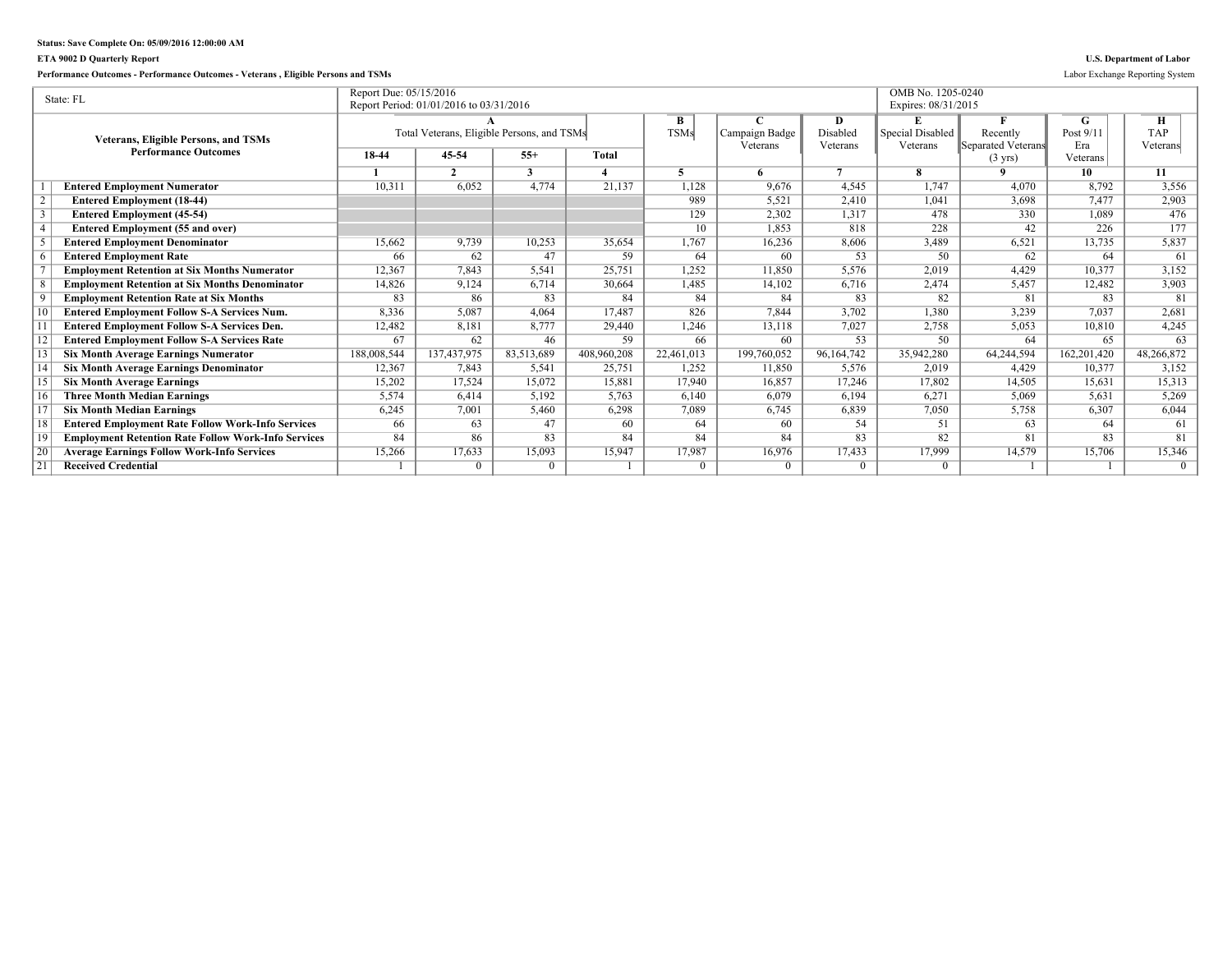## **ETA 9002 E Quarterly Report U.S. Department of Labor**

**Services to Participants** Labor Exchange Reporting System

| State: FL |                                                     |              | Report Due: 05/15/2016 | Report Period: 01/01/2016 to 03/31/2016                                                 |                                                     |                     |                                                                                                           |                               |                      |                                                                |                                                                                     |                                                     |                              |                                                                |                                                      |                                                                                                         |                                                |                                     |                                                             |                                                      |                                                                | OMB No. 1205-0240<br>Expires: 08/31/2015                               |        |                                                                       |                                     |
|-----------|-----------------------------------------------------|--------------|------------------------|-----------------------------------------------------------------------------------------|-----------------------------------------------------|---------------------|-----------------------------------------------------------------------------------------------------------|-------------------------------|----------------------|----------------------------------------------------------------|-------------------------------------------------------------------------------------|-----------------------------------------------------|------------------------------|----------------------------------------------------------------|------------------------------------------------------|---------------------------------------------------------------------------------------------------------|------------------------------------------------|-------------------------------------|-------------------------------------------------------------|------------------------------------------------------|----------------------------------------------------------------|------------------------------------------------------------------------|--------|-----------------------------------------------------------------------|-------------------------------------|
|           |                                                     |              |                        |                                                                                         |                                                     |                     |                                                                                                           |                               |                      |                                                                |                                                                                     |                                                     |                              | M                                                              |                                                      |                                                                                                         |                                                | $\Omega$                            |                                                             |                                                      |                                                                |                                                                        |        | w                                                                     |                                     |
|           |                                                     | O*NET<br>soc | 11                     | 13                                                                                      | 15                                                  | 17                  | 19                                                                                                        | 21                            | 23                   | 25                                                             | 27                                                                                  | 29                                                  | 31                           | 33                                                             | 35                                                   | 27                                                                                                      | 39                                             | 41                                  | 43                                                          | 45                                                   | 47                                                             | 49                                                                     | 51     | 53                                                                    | 55                                  |
|           |                                                     | Total        | <b>Occupations</b>     | <b>Business</b><br>and<br>Financi<br><b>Management</b> Operations<br><b>Occupations</b> | Computer<br>Mathematical Engineering<br>Occupations | Architecture<br>and | Life.<br><b>Physical and Community</b><br>Social<br>Science<br><b>Occupations Occupations Occupations</b> | and Social<br><b>Services</b> | Legal<br>Occupations | <b>Education.</b><br>Training,<br>and<br>Library<br>Occupation | Arts, Design.<br>Entertainment. Practitioner<br>Sports, and<br>Media<br>Occupations | Healthcare<br>and<br><b>Technical</b><br>ccupations | Healthcare<br><b>Support</b> | Protective<br><b>Service</b><br><b>Occupations</b> Occupations | Food<br>Preparation<br>and Serving<br><b>Related</b> | (Building and<br><b>Grounds</b><br><b>Cleaning</b> and<br>Maintenance<br><b>Decupations</b> Occupations | Personal<br>Care and<br>Service<br>Occupations | Sales and<br>Related<br>Occupations | Office and<br>dministrativ<br><b>Support</b><br>Occupations | Farming.<br>Fishing,<br>and<br>Forestry<br>Occupatio | Construction Installation.<br><b>Extraction</b><br>Occupations | Maintenance.<br>and Repair Production<br><b>Occupations Occupation</b> |        | <b>Transportation</b><br>and Material<br>Moving<br><b>Occupations</b> | Military<br>Specific<br>Occupations |
|           | <b>Total Openings Received</b>                      | 305.759      | 14,514                 | 11,929                                                                                  | 13.193                                              | 6,220               | ,502                                                                                                      | 4.746                         | 688                  | 5.043                                                          | 2.956                                                                               | 16.431                                              | 6.563                        | 5,958                                                          | 16,524                                               | 11.870                                                                                                  | 7.350                                          | 20,993                              | 46,436                                                      | 60.147                                               | 10.008                                                         | 9.835                                                                  | 12,164 | 20.544                                                                | 145                                 |
|           | Agriculture, Forestry, Fishing, and Hunting         | 59.611       | 89                     | 17                                                                                      |                                                     |                     |                                                                                                           |                               |                      |                                                                |                                                                                     |                                                     |                              |                                                                |                                                      | 40                                                                                                      | 189                                            |                                     | 90                                                          | 58.194                                               |                                                                | 65                                                                     | 191    | 666                                                                   |                                     |
|           | Mining                                              | 335          |                        | 21                                                                                      |                                                     | 64                  |                                                                                                           |                               |                      |                                                                |                                                                                     |                                                     |                              |                                                                |                                                      |                                                                                                         |                                                |                                     | 18                                                          |                                                      |                                                                | 48                                                                     | 58     | 39                                                                    |                                     |
| 22        | <b>Utilities</b>                                    | 887          | 64                     | 40                                                                                      | 50                                                  | 48                  |                                                                                                           |                               |                      |                                                                |                                                                                     |                                                     |                              |                                                                |                                                      | 15                                                                                                      |                                                | 48                                  | 140                                                         |                                                      | 64                                                             | 140                                                                    | 70     | 192                                                                   |                                     |
| 23        | Construction                                        | 11.356       | 737                    | 247                                                                                     | 48                                                  | 471                 | 14                                                                                                        |                               | $\sim$               | 14                                                             | 33                                                                                  | 25                                                  |                              | 19                                                             |                                                      | 130                                                                                                     |                                                | 250                                 | 733                                                         |                                                      | 5.977                                                          | 1.334                                                                  | 572    | 738                                                                   |                                     |
| $31 - 31$ | Manufacturing                                       | 19.650       | 1,759                  | 1.144                                                                                   | 777                                                 | 1.542               | 287                                                                                                       | 13                            | 29                   | 65.                                                            | 362                                                                                 | 424                                                 | 50                           | 34                                                             | 153                                                  | 229                                                                                                     | 25                                             | 1.635                               | 2.477                                                       | 45                                                   | 661                                                            | 1,565                                                                  | 4.543  | 1.811                                                                 | 20                                  |
| 42        | <b>Wholesale Trade</b>                              | 7.901        | 457                    | 647                                                                                     | 322                                                 | 160                 | 29                                                                                                        |                               | 14                   |                                                                | 64                                                                                  | 159                                                 | 34                           |                                                                | 21                                                   | 26                                                                                                      |                                                | 1.084                               | 2.019                                                       | 118                                                  | 79                                                             | 439                                                                    | 971    | 1,232                                                                 |                                     |
| 44-45     | <b>Retail Trade</b>                                 | 13.356       | 579                    | 438                                                                                     | 321                                                 | 40                  | 11                                                                                                        | 13                            | 23                   | 12                                                             | 256                                                                                 | 124                                                 | 18                           | 57                                                             | 226                                                  | 74                                                                                                      | 14                                             | 6,360                               | 2,663                                                       | 66                                                   | 105                                                            | 466                                                                    | 519    | 971                                                                   |                                     |
| 48-49     | <b>Transportation and Warehousing</b>               | 10.052       | 541                    | 552                                                                                     | 303                                                 | 184                 | 18                                                                                                        |                               | 11                   |                                                                | 19                                                                                  | 36                                                  |                              | 77                                                             | 14                                                   | 58                                                                                                      | 40                                             | 235                                 | 1,628                                                       | $Q_{A}$                                              | 45                                                             | 542                                                                    | 245    | 5.380                                                                 |                                     |
| 51        | Information                                         | 7897         | 484                    | 476                                                                                     | 1.186                                               | 158                 | 26                                                                                                        |                               | 18                   | 22                                                             | 371                                                                                 | 177                                                 | 22                           |                                                                | 41                                                   |                                                                                                         |                                                | 649                                 | 3.705                                                       |                                                      | 67                                                             | 228                                                                    | 55     | 188                                                                   |                                     |
| 52        | <b>Finance and Insurance</b>                        | 12.311       | 926                    | 2.653                                                                                   | 1,252                                               | 39                  | 22                                                                                                        | 101                           | 116                  |                                                                | 76                                                                                  | 409                                                 | 93                           | 10                                                             |                                                      | 16                                                                                                      |                                                | 3.295                               | 3,110                                                       |                                                      |                                                                | 22                                                                     | 56     | 46                                                                    | 12                                  |
|           | <b>Real Estate and Rental and Leasing</b>           | 3.615        | 589                    | 241                                                                                     | 66                                                  | 62                  |                                                                                                           |                               | 12                   |                                                                | 21                                                                                  | 27                                                  | 52                           | 45                                                             | 194                                                  | 260                                                                                                     | 51                                             | 306                                 | 688                                                         |                                                      | 57                                                             | 580                                                                    | 65     | 272                                                                   |                                     |
|           | Professional, Scientific and Technical Services     | 19.762       | 1,362                  | 2.008                                                                                   | 4,983                                               | 2.411               | 406                                                                                                       | 165                           | 283                  | 120                                                            | 462                                                                                 | 188                                                 | 87                           | 70                                                             | 142                                                  | 186                                                                                                     | 21                                             | 1,551                               | 3,453                                                       | $15 -$                                               | 373                                                            | 479                                                                    | 633    | 316                                                                   | 48                                  |
| 55        | <b>Management of Companies and Enterprises</b>      | 747          | 53                     | 84                                                                                      | 37                                                  |                     |                                                                                                           |                               |                      |                                                                |                                                                                     |                                                     |                              |                                                                | 67                                                   | 112                                                                                                     | 25                                             | 28                                  | 173                                                         |                                                      | 15                                                             | 68                                                                     | 43     | 12                                                                    |                                     |
| -56       | Admin. And Spt. Waste Mgt. And Remediation Services | 49.274       | 2,268                  | 1,532                                                                                   | 1,648                                               | 551                 | 169                                                                                                       | 206                           | 83                   | 390                                                            | 307                                                                                 | 768                                                 | 128                          | 4,161                                                          | 1.207                                                | 5,948                                                                                                   | 420                                            | 3,245                               | 15,757                                                      | 225                                                  | 1,862                                                          | 1,329                                                                  | 2.749  | 4,300                                                                 | 21                                  |
|           | <b>Educational Services</b>                         | 8.432        | 879                    | 257                                                                                     | 343                                                 | 65                  | 41                                                                                                        | 406                           |                      | 3.336                                                          | 230                                                                                 | 132                                                 | 13                           | 80                                                             | 314                                                  | 403                                                                                                     | 201                                            | 68                                  | 983                                                         |                                                      | 54                                                             | 205                                                                    | 32     | 379                                                                   |                                     |
| 62        | <b>Health Care and Social Assistance</b>            | 34.339       | 1,959                  | 633                                                                                     | 294                                                 | 71                  | 181                                                                                                       | 3.104                         | 11                   | 721                                                            | 101                                                                                 | 13,582                                              | 5,902                        | 122                                                            | 898                                                  | 643                                                                                                     | 1.107                                          | 311                                 | 3,727                                                       |                                                      | 12                                                             | 326                                                                    | 107    | 523                                                                   |                                     |
|           | Arts, Entertainment, and Recreation                 | 9.976        | 119                    | 66                                                                                      | 1,024                                               |                     |                                                                                                           |                               |                      | 19                                                             | 451                                                                                 |                                                     |                              | 144                                                            | 3.460                                                | 175                                                                                                     | 2.447                                          | 493                                 | $\frac{325}{1,978}$                                         |                                                      |                                                                | 96                                                                     | 73     | 1.044                                                                 |                                     |
| 72        | <b>Accommodation and Food Services</b>              | 19.933       | 844                    | 203                                                                                     | 62                                                  | 34                  | $\circ$                                                                                                   |                               | 11                   |                                                                | 46                                                                                  | 14                                                  | 36                           | 220                                                            | 9.480                                                | 2.874                                                                                                   | 1.099                                          | 826                                 |                                                             |                                                      | 25                                                             | 487                                                                    | 309    | 1.366                                                                 |                                     |
|           | <b>Other Services</b>                               | 7538         | 345                    | 238                                                                                     | 137                                                 | 93                  | 54                                                                                                        | 417                           |                      | 83                                                             | 55                                                                                  | 181                                                 | 64                           | 90                                                             | 137                                                  | 392                                                                                                     | 1.363                                          | 445                                 | 846                                                         | 107                                                  | 189                                                            | 841                                                                    | 638    | 817                                                                   |                                     |
| 92        | <b>Public Administration</b>                        | 8 7 8 7      | 429                    | 432                                                                                     | 338                                                 | 202                 | 176                                                                                                       | 290                           | 62                   | 222                                                            | 88                                                                                  | 174                                                 | 62                           | 811                                                            | 133                                                  | 272                                                                                                     | 317                                            | 140                                 | 1.923                                                       | 1.271                                                | 376                                                            | 575                                                                    | 235    | 252                                                                   |                                     |
|           | <b>Federal Contractor Job Listings</b>              | 102,768      |                        |                                                                                         |                                                     |                     |                                                                                                           |                               |                      |                                                                |                                                                                     |                                                     |                              |                                                                |                                                      |                                                                                                         |                                                |                                     |                                                             |                                                      |                                                                |                                                                        |        |                                                                       |                                     |
|           | <b>Federal Contractors</b>                          | 3,223        |                        |                                                                                         |                                                     |                     |                                                                                                           |                               |                      |                                                                |                                                                                     |                                                     |                              |                                                                |                                                      |                                                                                                         |                                                |                                     |                                                             |                                                      |                                                                |                                                                        |        |                                                                       |                                     |
|           | <b>Total Employers</b>                              | 23 175       |                        |                                                                                         |                                                     |                     |                                                                                                           |                               |                      |                                                                |                                                                                     |                                                     |                              |                                                                |                                                      |                                                                                                         |                                                |                                     |                                                             |                                                      |                                                                |                                                                        |        |                                                                       |                                     |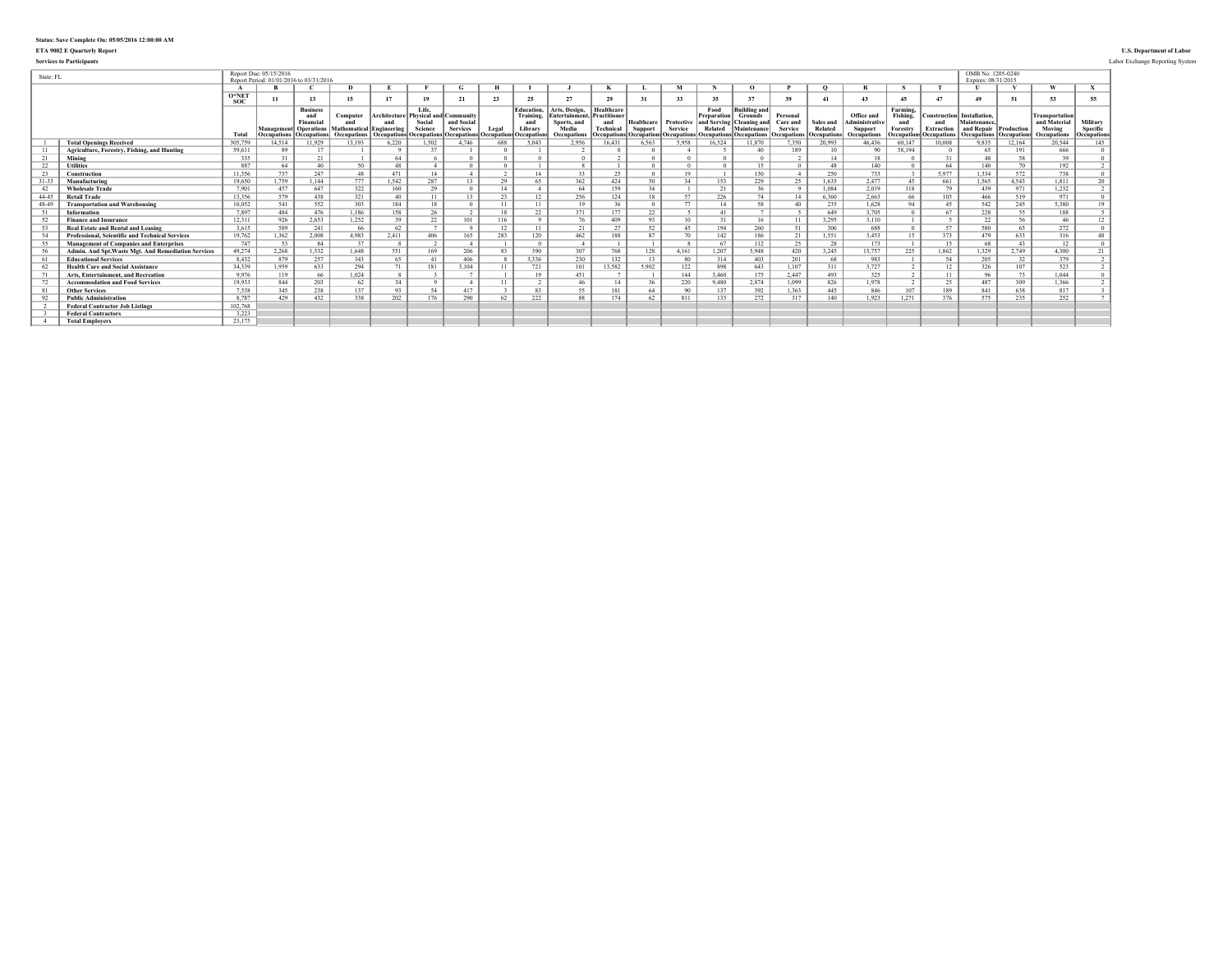## **ETA 9002 EUC Quarterly Report U.S. Department of Labor**

**Priority of Service** Labor Exchange Reporting System

| State: FL      | Report Due: 05/15/2016                                | OMB No. 1205-0240<br>Expires: 08/31/2015     |                                                                    |
|----------------|-------------------------------------------------------|----------------------------------------------|--------------------------------------------------------------------|
|                | <b>Current Reporting Period Ending:</b><br>03/31/2016 | <b>Total EUC RES/REA</b><br><b>Claimants</b> | Veterans, Eligible Persons, TSMs Who<br><b>Receive EUC RES/REA</b> |
|                | <b>Total Participants</b>                             | 68,434                                       | 4,626                                                              |
| $\overline{2}$ | <b>Interstate</b>                                     | $\theta$                                     | $\overline{0}$                                                     |
| 3              | <b>Male</b>                                           | 30,421                                       | 3,857                                                              |
| 4              | Female                                                | 38,013                                       | 769                                                                |
| 5              | Adult (18 and over)                                   | 68,431                                       | 4,626                                                              |
| 6              | $18 - 44$                                             | 33,946                                       | 1,557                                                              |
| 7              | $45 - 54$                                             | 17,771                                       | 1,308                                                              |
| 8              | 55 and over                                           | 16,714                                       | 1,761                                                              |
| 9              | <b>Total Exiters</b>                                  | 49,323                                       | 3,129                                                              |
| 10             | <b>Entered Employment Numerator</b>                   | 34,606                                       | 2,012                                                              |
| 11             | <b>Entered Employment (Youth)</b>                     |                                              | $\theta$                                                           |
| 12             | <b>Entered Employment (18-44)</b>                     | 19,305                                       | 805                                                                |
| 13             | <b>Entered Employment (45-54)</b>                     | 9,001                                        | 602                                                                |
| 14             | <b>Entered Employment (55 and over)</b>               | 6,298                                        | 605                                                                |
| 15             | <b>Entered Employment Rate</b>                        | 62                                           | 56                                                                 |
| 16             | <b>Employment Retention at Six Mo. Numerator</b>      | 43,612                                       | 2,688                                                              |
| 17             | <b>Employment Retention at Six Mo. Denominator</b>    | 52,411                                       | 3,254                                                              |
| 18             | <b>Employment Retention Rate at Six Mo.</b>           | 83                                           | 83                                                                 |
| 19             | <b>Six Month Average Earnings</b>                     | 12,067                                       | 13,910                                                             |
|                | <b>Staff-Assisted Service Distribution</b>            |                                              |                                                                    |
| 20             | <b>Received Staff-Assisted Services</b>               | 57,597                                       | 3,864                                                              |
| 21             | <b>Career Guidance</b>                                | 12,506                                       | 1,122                                                              |
| 22             | <b>Job Search Activities</b>                          | 35,202                                       | 2,409                                                              |
| 23             | <b>Referred to Employment</b>                         | 12,422                                       | 987                                                                |
| 24             | <b>Referred to WIA Services</b>                       | 1,090                                        | 90                                                                 |
| 25             | <b>Received Workforce Info Services</b>               | 47,645                                       | 3,257                                                              |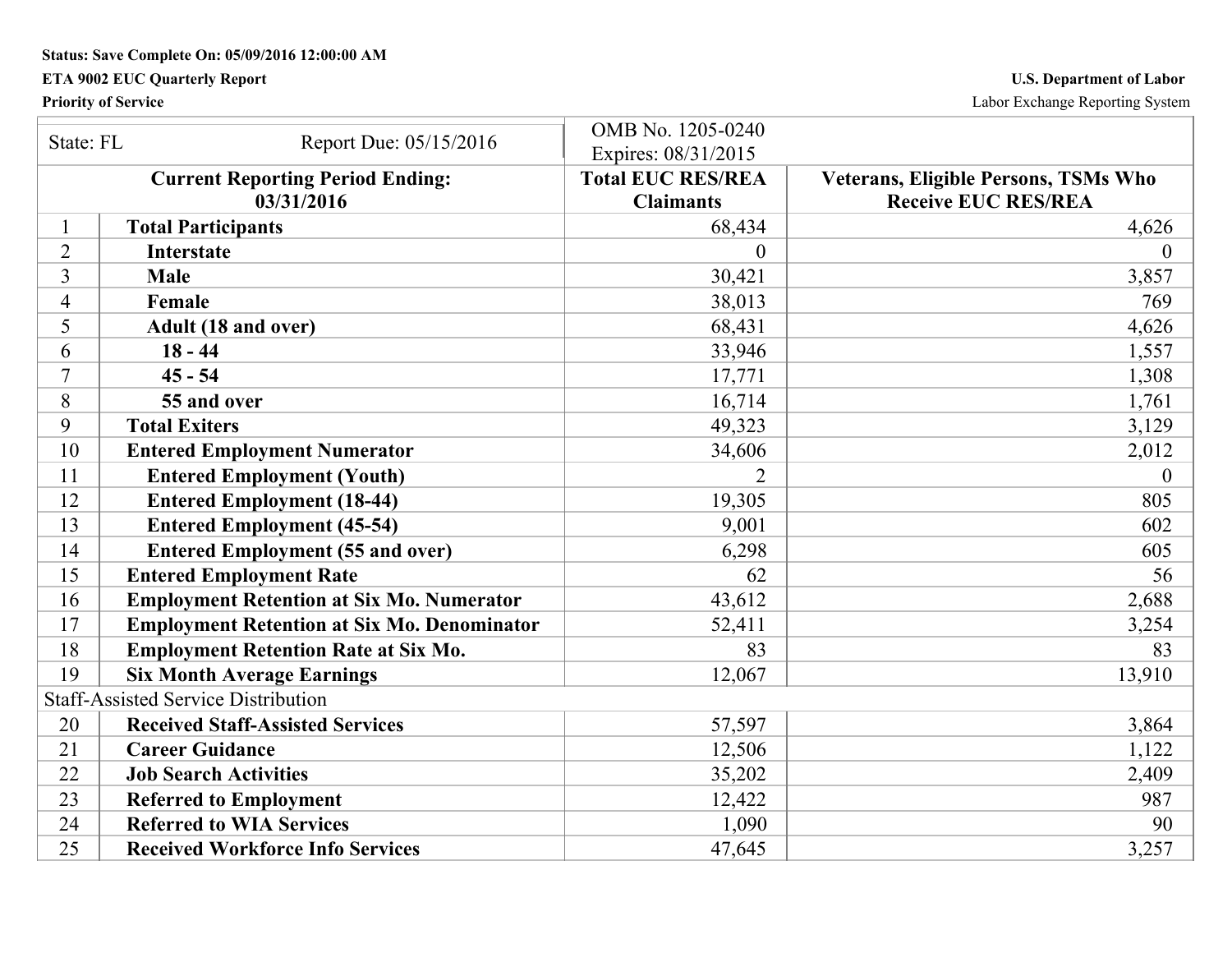# **Status: Save Complete On: 05/09/2016 12:00:00 AM ETA 9002 F Quarterly Report U.S. Department of Labor Priority of Service** Labor Exchange Reporting System

|                | State: FL                                                                                       | Report Due:<br>05/15/2016 |                          | OMB No.<br>1205-0240<br>Expires:<br>08/31/2015 |                          |
|----------------|-------------------------------------------------------------------------------------------------|---------------------------|--------------------------|------------------------------------------------|--------------------------|
|                | <b>Current Reporting Period Ending:</b>                                                         | <b>Current Quarter</b>    |                          | <b>Cumulative Four</b><br><b>Quarters</b>      |                          |
|                | 03/31/2016                                                                                      | <b>Total</b>              | Percent<br><b>Served</b> | <b>Total</b>                                   | Percent<br><b>Served</b> |
|                | <b>Covered Entrants Who Reached the End of the Entry Period</b>                                 | 6,304                     | 100                      | 32,904                                         | 100                      |
| $\overline{2}$ | <b>Covered Entrants Who Received a Service During the Entry Period</b>                          | 6,209                     | 99                       | 32,392                                         | 98                       |
|                | <b>Covered Entrants Who Received a Staff-Assisted Service During the Entry</b><br><b>Period</b> | 3,932                     | 62                       | 20,823                                         | 63                       |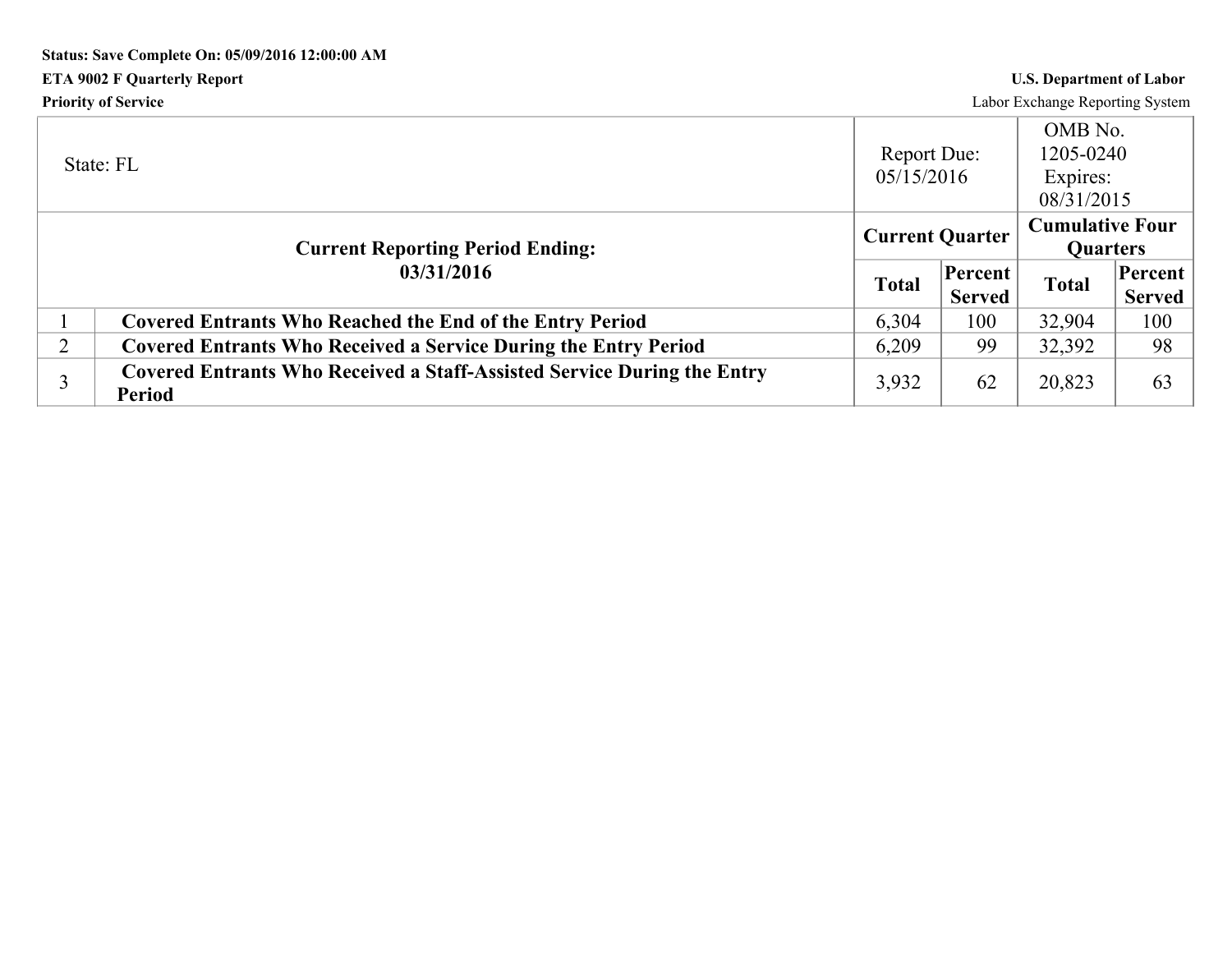Veterans' Employment and Training Service

| <b>State: FL</b> |                                                                            | Report Due: 05/15/2016 | Report Period: 01/01/2016 to 03/31/2016 |                                                            |                                        |                           |                                                 |                                                | OMB Approval No. 1205-0240<br>Expiration Date: 08/31/2015 |                      |                                             |
|------------------|----------------------------------------------------------------------------|------------------------|-----------------------------------------|------------------------------------------------------------|----------------------------------------|---------------------------|-------------------------------------------------|------------------------------------------------|-----------------------------------------------------------|----------------------|---------------------------------------------|
|                  |                                                                            | A<br>Total             | $\overline{B}$<br><b>TSMs</b>           | $\mathcal{C}$<br>Total<br>Veterans and<br>Eligible Persons | $\overline{D}$<br>Campaign<br>Veterans | E<br>Disabled<br>Veterans | $\mathbf{F}$<br>Special<br>Disabled<br>Veterans | G<br>Recently<br>Separated<br>Veterans (3 yrs) | H<br>Female<br>Veterans                                   | Homeless<br>Veterans | $\mathbf I$<br>Post 9-11<br>Era<br>Veterans |
| -1               | <b>Total Participants</b>                                                  | 15,082                 | 332                                     | 13,678                                                     | 6,237                                  | 4,607                     | 1,971                                           | 2,183                                          | 2,003                                                     | 1,837                | 4,984                                       |
| 2                | Male                                                                       | 12,591                 | 263                                     | 11,528                                                     | 5,490                                  | 3,788                     | 1,577                                           | 1,754                                          |                                                           | 1,620                | 3,980                                       |
| 3                | Female                                                                     | 2,491                  | 69                                      | 2,150                                                      | 747                                    | 819                       | 394                                             | 429                                            |                                                           | 217                  | 1,004                                       |
| $\overline{4}$   | 18-44                                                                      | 6,145                  | 263                                     | 5,439                                                      | 3,103                                  | 2,077                     | 1,026                                           | 1,885                                          | 1,109                                                     | 632                  | 3,967                                       |
| 5                | $45 - 54$                                                                  | 4,455                  | 64                                      | 4,094                                                      | 1,504                                  | 1,374                     | 582                                             | 241                                            | 592                                                       | 669                  | 797                                         |
| 6                | 55 And Over                                                                | 4,482                  | $\overline{5}$                          | 4,145                                                      | 1,630                                  | 1,156                     | 363                                             | 57                                             | 302                                                       | 536                  | 220                                         |
| 7                | <b>Total Exiters</b>                                                       | 9,206                  | 216                                     | 8,157                                                      | 3,788                                  | 2,782                     | 1,211                                           | 1,393                                          | 1,163                                                     | 1,019                | 3,121                                       |
|                  | a Services Provided                                                        |                        |                                         |                                                            |                                        |                           |                                                 |                                                |                                                           |                      |                                             |
| 8                | <b>Received Staff Assisted</b><br>Services                                 | 7,395                  | 161                                     | 6,662                                                      | 3,101                                  | 2,808                     | 1,292                                           | 1,036                                          | 1,005                                                     | 1,268                | 2,704                                       |
| $\mathbf{Q}$     | <b>Attended TAP Employment</b><br>Workshop                                 | $\theta$               | $\overline{0}$                          | $\theta$                                                   | $\boldsymbol{0}$                       | $\mathbf{0}$              | $\theta$                                        | $\theta$                                       | $\theta$                                                  | $\overline{0}$       | $\overline{0}$                              |
| 10               | <b>Received Career Guidance</b>                                            | 4,212                  | 103                                     | 3,786                                                      | 1,764                                  | 1,662                     | 759                                             | 585                                            | 563                                                       | 796                  | 1,552                                       |
| 11               | Received Intensive Services                                                | 6,438                  | 149                                     | 5,851                                                      | 2,726                                  | 2,497                     | 1,170                                           | 940                                            | 871                                                       | 1,134                | 2,401                                       |
| 12               | Referred to Federal Training                                               | $\overline{692}$       | $\tau$                                  | 640                                                        | 303                                    | 248                       | 127                                             | 98                                             | 96                                                        | 137                  | 241                                         |
| 13               | Received Job Search<br>Activities                                          | 4,488                  | 108                                     | 4,102                                                      | 1,904                                  | 1,731                     | 760                                             | 623                                            | 621                                                       | 841                  | 1,674                                       |
| 14               | Referred to Employment                                                     | 2,620                  | 46                                      | 2,406                                                      | 1,063                                  | 1,005                     | 430                                             | 331                                            | 372                                                       | 460                  | 884                                         |
| 15               | Referred to Federal Job                                                    | $\overline{79}$        | $\overline{2}$                          | $\overline{70}$                                            | $\overline{30}$                        | $\overline{31}$           | 12                                              | $\overline{9}$                                 | $\overline{7}$                                            | $\overline{9}$       | 22                                          |
| 16               | Referred to Federal Contractor<br>Job                                      |                        |                                         |                                                            | 503                                    |                           | 214                                             | 156                                            |                                                           |                      |                                             |
|                  | <b>b. Results And Outcomes</b>                                             |                        |                                         |                                                            |                                        |                           |                                                 |                                                |                                                           |                      |                                             |
| 17               | <b>Entered Employment Following</b><br>Staff Assisted Services Num.        |                        | 182                                     | 6,278                                                      | 2,920                                  | 1,597                     | 590                                             | 1,222                                          | 873                                                       | 539                  | 2,479                                       |
| 18               | <b>Entered Employment Following</b><br>Staff Assisted Services Den.        |                        | 267                                     | 11,053                                                     | 5,037                                  | 3,095                     | 1,193                                           | 1,892                                          | 1,512                                                     | 1,055                | 3,850                                       |
| 19               | <b>Entered Employment Following</b><br><b>Staff Assisted Services Rate</b> |                        | 68                                      | 57                                                         | 58                                     | 52                        | 50                                              | 65                                             | 58                                                        | 51                   | 64                                          |
| 20               | <b>Entered Employment Following</b><br>Intensive Services Num.             |                        | 99                                      | 2,499                                                      | 1,216                                  | 837                       | 346                                             | 504                                            | 383                                                       | 332                  | 1,070                                       |
| 21               | <b>Entered Employment Following</b><br>Intensive Services Den.             |                        | 131                                     | 4,119                                                      | 1,962                                  | 1,538                     | 660                                             | 752                                            | 615                                                       | 601                  | 1,617                                       |
| 22               | <b>Entered Employment Following</b><br>Intensive Services Rate             |                        | 76                                      | 61                                                         | 62                                     | 54                        | 52                                              | 67                                             | 62                                                        | 55                   | 66                                          |
| 23               | <b>Employment Retention at Six</b><br>Months Numerator                     |                        | 313                                     | 9,658                                                      | 4,380                                  | 2,188                     | 781                                             | 1,686                                          | 1,456                                                     | 482                  | 3,669                                       |
| 24               | <b>Employment Retention at Six</b><br>Months Denominator                   |                        | 370                                     | 11,508                                                     | 5,250                                  | 2,675                     | 975                                             | 2,069                                          | 1,749                                                     | 640                  | 4,443                                       |
| 25               | Employment Retention at Six<br>Months Rate                                 |                        | 85                                      | 84                                                         | 83                                     | 82                        | 80                                              | 82                                             | 83                                                        | 75                   | 83                                          |
| 26               | Six Month Average Earnings<br>Numerator                                    |                        | 5,911,807                               | 148,065,855                                                | 70,641,092                             | 36,141,690                | 13,274,613                                      | 24,260,544                                     | 20,199,939                                                | 4,836,404            | 56,113,446                                  |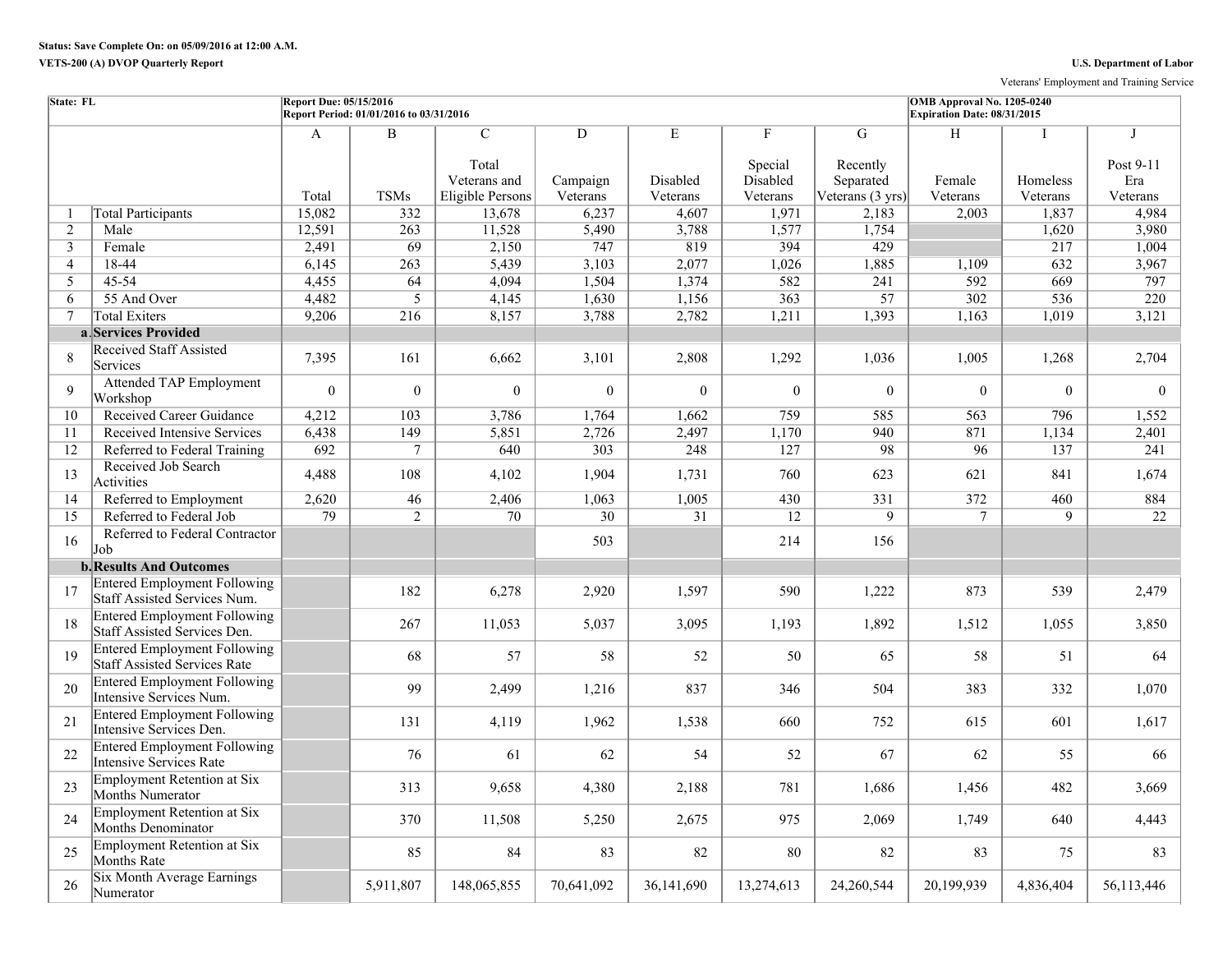|    | Six Month Average Earnings<br>Denominator | 313      | 9,658  | 4,380  | 2,188  | 781    | .686   | .456   | 482    | 3,669  |
|----|-------------------------------------------|----------|--------|--------|--------|--------|--------|--------|--------|--------|
| 28 | Six Months Average Earnings               | 18,888   | 15,331 | 16,128 | 16,518 | 16,997 | 14,389 | 13,874 | 10,034 | 15,294 |
| 29 | Three Month Median Earnings               | 6,609    | 5,641  | 5,911  | 6,020  | 6,240  | 5,187  | 5,328  | 3.931  | 5,649  |
| 30 | Six Month Median Earnings                 | 7,376    | 6,123  | 6,452  | 6,592  | 6,867  | 5,815  | 5,996  | 3,972  | 6,257  |
| 31 | <b>Federal Training Placements</b>        | $\Omega$ |        |        |        |        |        |        |        |        |
| 32 | Entered into Federal Job                  | $\theta$ |        |        |        |        |        |        |        |        |
| 33 | Entered into Contractor Job               |          |        |        |        |        |        |        |        |        |
| 34 | Received Credential                       | $\Omega$ |        |        |        |        |        |        |        |        |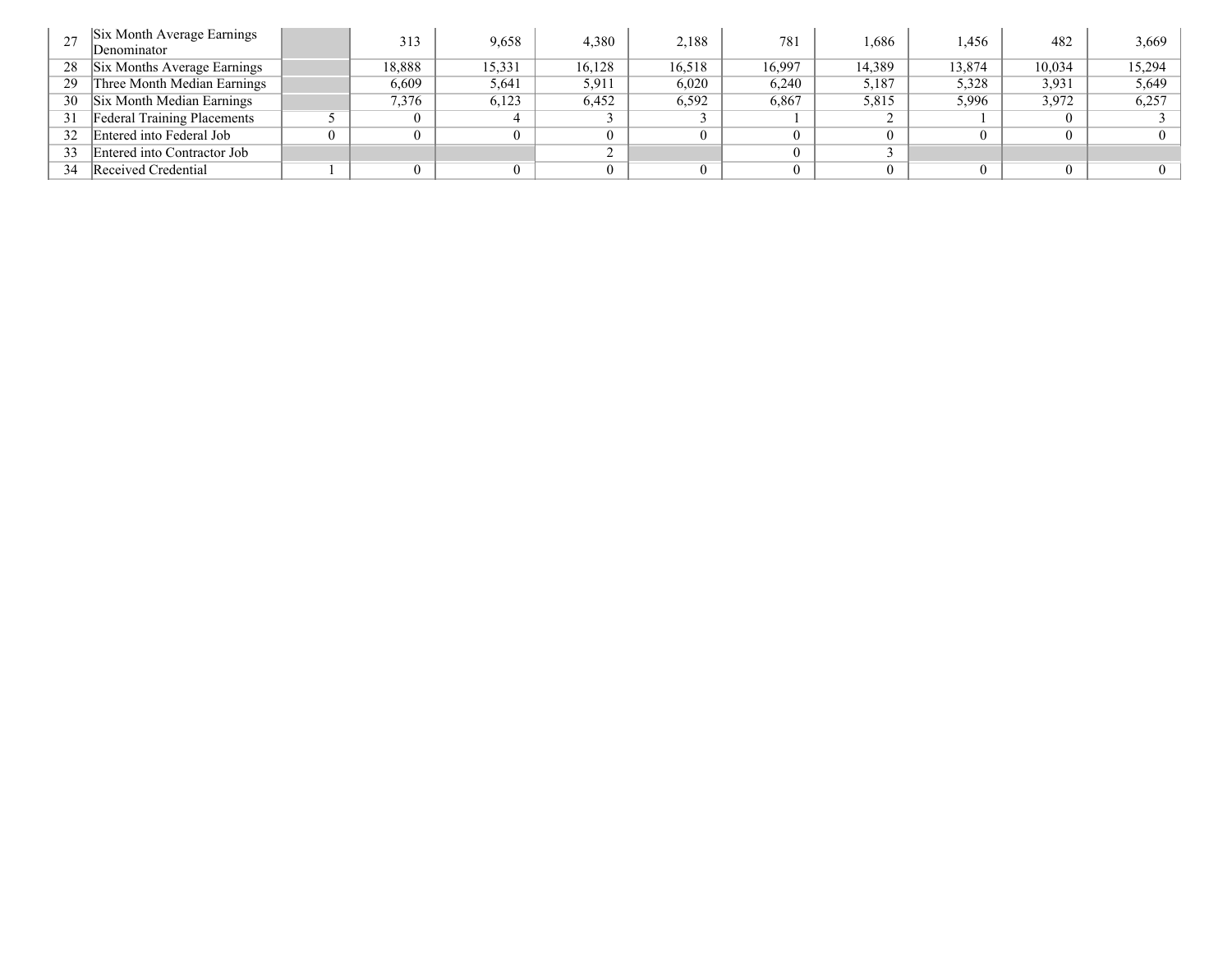## **VETS-200 (B) LVER Quarterly Report U.S. Department of Labor**

Veterans' Employment and Training Service

| State: FL      |                                                                       | <b>Report Due: 05/15/2016</b> | Report Period: 01/01/2016 to 03/31/2016 |                                                            |                           |                           |                                      |                                                | OMB Approval No. 1205-0240<br>Expiration Date: 08/31/2015 |                           |                                             |
|----------------|-----------------------------------------------------------------------|-------------------------------|-----------------------------------------|------------------------------------------------------------|---------------------------|---------------------------|--------------------------------------|------------------------------------------------|-----------------------------------------------------------|---------------------------|---------------------------------------------|
|                |                                                                       | A<br>Total                    | B<br><b>TSMs</b>                        | $\mathcal{C}$<br>Total<br>Veterans and<br>Eligible Persons | D<br>Campaign<br>Veterans | E<br>Disabled<br>Veterans | F<br>Special<br>Disabled<br>Veterans | G<br>Recently<br>Separated<br>Veterans (3 yrs) | H<br>Female<br>Veterans                                   | T<br>Homeless<br>Veterans | $\mathbf I$<br>Post 9-11<br>Era<br>Veterans |
| -1             | <b>Total Participants</b>                                             | 5,686                         | 116                                     | 5,213                                                      | 2,255                     | 1,172                     | 402                                  | 788                                            | 708                                                       | 339                       | 1,548                                       |
| 2              | Male                                                                  | 4,780                         | 96                                      | 4,427                                                      | 2,009                     | 962                       | 328                                  | 646                                            |                                                           | 305                       | 1,248                                       |
| $\overline{3}$ | Female                                                                | 906                           | $\overline{20}$                         | 786                                                        | 246                       | 210                       | 74                                   | 142                                            |                                                           | 34                        | 300                                         |
| $\overline{4}$ | 18-44                                                                 | 2,204                         | $\overline{92}$                         | 1,948                                                      | 1,072                     | $\overline{511}$          | 199                                  | 653                                            | 376                                                       | 118                       | 1,249                                       |
| 5              | 45-54                                                                 | 1,711                         | $\overline{22}$                         | 1,598                                                      | 483                       | 355                       | 131                                  | 99                                             | 230                                                       | 129                       | 233                                         |
| 6              | 55 And Over                                                           | 1,771                         | $\overline{2}$                          | 1,667                                                      | 700                       | 306                       | 72                                   | 36                                             | 102                                                       | $\overline{92}$           | 66                                          |
| $\tau$         | <b>Total Exiters</b>                                                  | 3,150                         | 70                                      | 2,866                                                      | 1,256                     | 648                       | 245                                  | 429                                            | 403                                                       | 193                       | 893                                         |
|                | a Services Provided                                                   |                               |                                         |                                                            |                           |                           |                                      |                                                |                                                           |                           |                                             |
| 8              | <b>Received Staff Assisted</b><br>Services                            | 333                           | $\mathfrak{Z}$                          | 291                                                        | 121                       | 63                        | 17                                   | 38                                             | 44                                                        | 25                        | 109                                         |
| $\mathbf{Q}$   | <b>Attended TAP Employment</b><br>Workshop                            | $\Omega$                      | $\boldsymbol{0}$                        | $\overline{0}$                                             | $\mathbf{0}$              | $\overline{0}$            | $\mathbf{0}$                         | $\overline{0}$                                 | $\mathbf{0}$                                              | $\Omega$                  | $\overline{0}$                              |
| 10             | Received Career Guidance                                              | 6                             | $\overline{0}$                          | 6                                                          | $\mathbf{3}$              | $\overline{2}$            | $\theta$                             | $\Omega$                                       | $\overline{2}$                                            |                           | $\mathbf{1}$                                |
| 11             | Received Intensive Services                                           | $\overline{0}$                | $\overline{0}$                          | $\overline{0}$                                             | $\overline{0}$            | $\theta$                  | $\overline{0}$                       | $\theta$                                       | $\theta$                                                  | $\theta$                  | $\overline{0}$                              |
| 12             | Referred to Federal Training                                          | $\overline{0}$                | $\overline{0}$                          | $\overline{0}$                                             | $\overline{0}$            | $\overline{0}$            | $\overline{0}$                       | $\overline{0}$                                 | $\overline{0}$                                            | $\overline{0}$            | $\overline{0}$                              |
| 13             | Received Job Search<br>Activities                                     | 33                            | $\mathbf{1}$                            | 26                                                         | 11                        | $\overline{7}$            | $\mathfrak{Z}$                       | $\overline{4}$                                 | 5                                                         | $\overline{4}$            | 12                                          |
| 14             | Referred to Employment                                                | 77                            | $\overline{2}$                          | 62                                                         | 26                        | 15                        | $\overline{4}$                       | 8                                              | 8                                                         | 11                        | 25                                          |
| 15             | Referred to Federal Job                                               | 1                             | $\theta$                                | $\mathbf{1}$                                               | $\mathbf{1}$              | $\Omega$                  | $\theta$                             | $\Omega$                                       | $\Omega$                                                  | $\Omega$                  | $\Omega$                                    |
| 16             | Referred to Federal Contractor<br>Job                                 |                               |                                         |                                                            | $\overline{7}$            |                           | $\mathbf{1}$                         | $\overline{2}$                                 |                                                           |                           |                                             |
|                | <b>b.</b> Results And Outcomes                                        |                               |                                         |                                                            |                           |                           |                                      |                                                |                                                           |                           |                                             |
| 17             | <b>Entered Employment Following</b><br>Staff Assisted Services Num.   |                               | 90                                      | 3,097                                                      | 1,339                     | 618                       | 203                                  | 512                                            | 391                                                       | 159                       | 1,058                                       |
| 18             | <b>Entered Employment Following</b><br>Staff Assisted Services Den.   |                               | 135                                     | 5,696                                                      | 2,462                     | 1,270                     | 440                                  | 857                                            | 697                                                       | 335                       | 1,714                                       |
| 19             | <b>Entered Employment Following</b><br>Staff Assisted Services Rate   |                               | 67                                      | 54                                                         | 54                        | 49                        | 46                                   | 60                                             | 56                                                        | 48                        | 62                                          |
| 20             | <b>Entered Employment Following</b><br>Intensive Services Num.        |                               | $8\,$                                   | 220                                                        | 108                       | 51                        | 15                                   | 36                                             | 32                                                        | 17                        | 82                                          |
| 21             | <b>Entered Employment Following</b><br>Intensive Services Den.        |                               | 10                                      | 359                                                        | 167                       | 90                        | 25                                   | 55                                             | 45                                                        | 32                        | 114                                         |
| 22             | <b>Entered Employment Following</b><br><b>Intensive Services Rate</b> |                               | 80                                      | 61                                                         | 65                        | 57                        | 60                                   | 66                                             | 71                                                        | 53                        | 72                                          |
| 23             | <b>Employment Retention at Six</b><br>Months Numerator                |                               | 194                                     | 5,752                                                      | 2,574                     | 1,100                     | 365                                  | 985                                            | 809                                                       | 221                       | 2,033                                       |
| 24             | <b>Employment Retention at Six</b><br><b>Months Denominator</b>       |                               | 225                                     | 6,771                                                      | 3,030                     | 1,317                     | 448                                  | 1,184                                          | 941                                                       | 290                       | 2,436                                       |
| 25             | <b>Employment Retention at Six</b><br>Months Rate                     |                               | 86                                      | 85                                                         | 85                        | 84                        | 82                                   | 83                                             | 86                                                        | 76                        | 84                                          |
| 26             | <b>Six Month Average Earnings</b><br>Numerator                        |                               | 3,906,333                               | 92,315,793                                                 | 43,307,149                | 18,826,078                | 6,471,664                            | 14,987,036                                     | 11,772,580                                                | 2,252,406                 | 31,721,622                                  |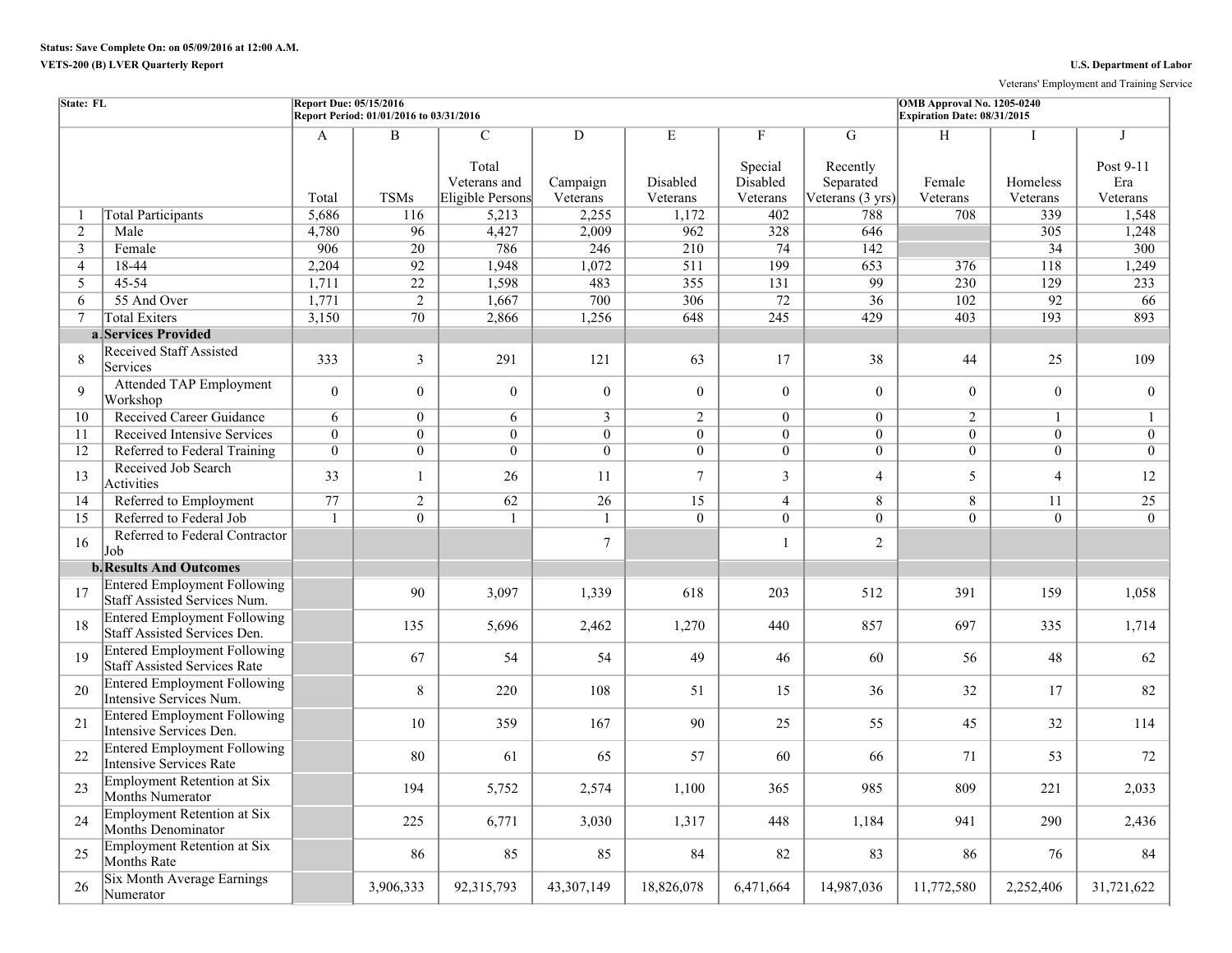| 27 | Six Month Average Earnings<br>Denominator | 194            | 5,752    | 2,574  | .100   | 365    | 985    | 809    | 221    | 2,033  |
|----|-------------------------------------------|----------------|----------|--------|--------|--------|--------|--------|--------|--------|
| 28 | Six Months Average Earnings               | 20,136         | 16.049   | 16.825 | 17.115 | 17,731 | 15,215 | 14.552 | 10.192 | 15,603 |
| 29 | Three Month Median Earnings               | 8,526          | 6,150    | 6,454  | 6,500  | 6,964  | 5,651  | 6,071  | 4,295  | 6,103  |
| 30 | Six Month Median Earnings                 | 8.044          | 6.492    | 6,846  | 6,924  | 7,038  | 6,101  | 6,236  | 3,830  | 6,377  |
| 31 | <b>Federal Training Placements</b>        | 0              | $\theta$ |        |        |        |        |        |        |        |
| 32 | Entered into Federal Job                  | 0              | $\Omega$ |        |        |        |        |        |        |        |
| 33 | Entered into Contractor Job               |                |          |        |        |        |        |        |        |        |
| 34 | Received Credential                       | $\overline{0}$ | $\theta$ |        |        |        | 0      |        |        |        |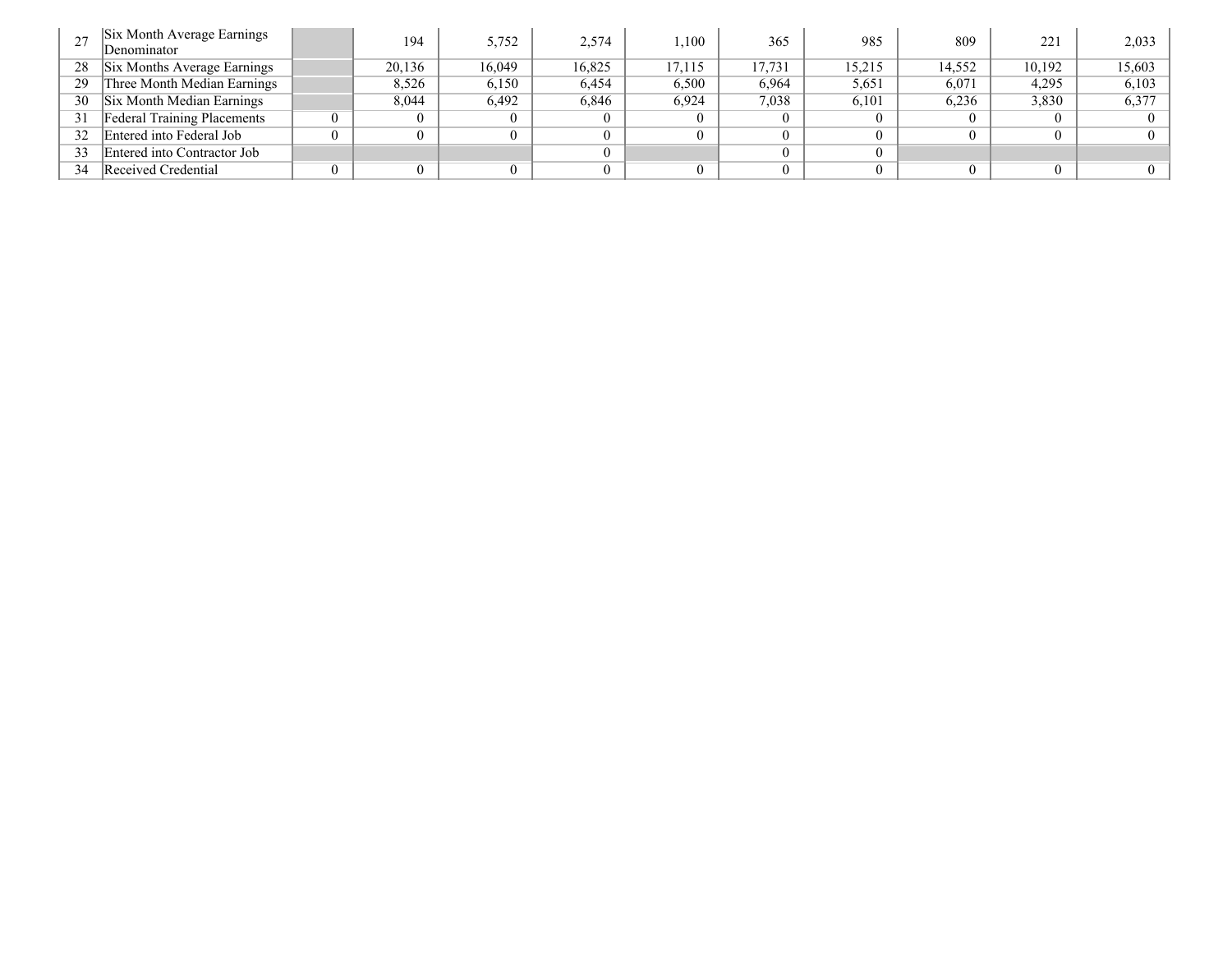Veterans' Employment and Training Service

| State: FL      |                                                                            | <b>Report Due: 05/15/2016</b> | Report Period: 01/01/2016 to 03/31/2016 |                                                            |                           |                           |                                      |                                                          | OMB Approval No. 1205-0240<br>Expiration Date: 08/31/2015 |                           |                                              |
|----------------|----------------------------------------------------------------------------|-------------------------------|-----------------------------------------|------------------------------------------------------------|---------------------------|---------------------------|--------------------------------------|----------------------------------------------------------|-----------------------------------------------------------|---------------------------|----------------------------------------------|
|                |                                                                            | A<br>Total                    | $\, {\bf B}$<br><b>TSMs</b>             | $\mathcal{C}$<br>Total<br>Veterans and<br>Eligible Persons | D<br>Campaign<br>Veterans | E<br>Disabled<br>Veterans | F<br>Special<br>Disabled<br>Veterans | G<br>Recently<br>Separated<br>Veterans $(3 \text{ yrs})$ | H<br>Female<br>Veterans                                   | Ι<br>Homeless<br>Veterans | $\mathbf{I}$<br>Post 9-11<br>Era<br>Veterans |
| -1             | <b>Total Participants</b>                                                  | 17,127                        | 386                                     | 15,438                                                     | 6,998                     | 4,984                     | 2,104                                | 2,515                                                    | 2,251                                                     | 1,912                     | 5,618                                        |
| 2              | Male                                                                       | 14,261                        | 306                                     | 12,996                                                     | 6,163                     | 4,099                     | 1,687                                | 2,020                                                    |                                                           | 1,685                     | 4,486                                        |
| 3              | Female                                                                     | 2,866                         | 80                                      | 2,442                                                      | 835                       | 885                       | 417                                  | 495                                                      |                                                           | 227                       | 1,132                                        |
| $\overline{4}$ | 18-44                                                                      | 7,056                         | 307                                     | 6,190                                                      | 3,507                     | 2,265                     | 1,100                                | 2,158                                                    | 1,258                                                     | 666                       | 4,487                                        |
| 5              | 45-54                                                                      | 4,984                         | 73                                      | 4,561                                                      | 1,668                     | 1,474                     | 625                                  | 288                                                      | 657                                                       | 693                       | 890                                          |
| 6              | 55 And Over                                                                | 5,087                         | 6                                       | 4,687                                                      | 1,823                     | 1,245                     | 379                                  | 69                                                       | 336                                                       | $\overline{553}$          | 241                                          |
| 7              | <b>Total Exiters</b>                                                       | 10,342                        | 253                                     | 9,133                                                      | 4,204                     | 2,997                     | 1,287                                | 1,555                                                    | 1,299                                                     | 1,060                     | 3,483                                        |
|                | a Services Provided                                                        |                               |                                         |                                                            |                           |                           |                                      |                                                          |                                                           |                           |                                              |
| 8              | Received Staff Assisted<br>Services                                        | 7,683                         | 163                                     | 6,911                                                      | 3,203                     | 2,856                     | 1,305                                | 1,072                                                    | 1,042                                                     | 1,280                     | 2,796                                        |
| $\mathbf{Q}$   | <b>Attended TAP Employment</b><br>Workshop                                 | $\theta$                      | $\boldsymbol{0}$                        | $\theta$                                                   | $\boldsymbol{0}$          | $\mathbf{0}$              | $\overline{0}$                       | $\boldsymbol{0}$                                         | $\theta$                                                  | $\theta$                  | $\overline{0}$                               |
| 10             | Received Career Guidance                                                   | 4,218                         | 103                                     | 3,792                                                      | 1,767                     | 1,664                     | 759                                  | 585                                                      | 565                                                       | 797                       | 1,553                                        |
| 11             | Received Intensive Services                                                | 6,438                         | 149                                     | 5,851                                                      | 2,726                     | 2,497                     | 1,170                                | 940                                                      | 871                                                       | 1,134                     | 2,401                                        |
| 12             | Referred to Federal Training                                               | 692                           | 7                                       | 640                                                        | 303                       | 248                       | 127                                  | 98                                                       | 96                                                        | 137                       | 241                                          |
| 13             | Received Job Search<br>Activities                                          | 4,516                         | 109                                     | 4,123                                                      | 1,913                     | 1,737                     | 763                                  | 626                                                      | 625                                                       | 843                       | 1,683                                        |
| 14             | Referred to Employment                                                     | 2,686                         | 47                                      | 2,460                                                      | 1,086                     | 1,018                     | 434                                  | 339                                                      | 378                                                       | 468                       | 908                                          |
| 15             | Referred to Federal Job                                                    | $\overline{80}$               | $\overline{2}$                          | 71                                                         | $\overline{31}$           | $\overline{31}$           | 12                                   | $\overline{9}$                                           | $7\phantom{.0}$                                           | 9                         | 22                                           |
| 16             | Referred to Federal Contractor<br>Job                                      |                               |                                         |                                                            | 509                       |                           | 215                                  | 158                                                      |                                                           |                           |                                              |
|                | <b>b. Results And Outcomes</b>                                             |                               |                                         |                                                            |                           |                           |                                      |                                                          |                                                           |                           |                                              |
| 17             | <b>Entered Employment Following</b><br>Staff Assisted Services Num.        |                               | 225                                     | 7,304                                                      | 3,342                     | 1,788                     | 657                                  | 1,408                                                    | 1,005                                                     | 572                       | 2,864                                        |
| 18             | <b>Entered Employment Following</b><br>Staff Assisted Services Den.        |                               | 330                                     | 12,861                                                     | 5,798                     | 3,476                     | 1,330                                | 2,211                                                    | 1,735                                                     | 1,129                     | 4,477                                        |
| 19             | <b>Entered Employment Following</b><br><b>Staff Assisted Services Rate</b> |                               | 68                                      | 57                                                         | 58                        | 51                        | 49                                   | 64                                                       | 58                                                        | 51                        | 64                                           |
| 20             | <b>Entered Employment Following</b><br>Intensive Services Num.             |                               | 107                                     | 2,656                                                      | 1,291                     | 870                       | 351                                  | 534                                                      | 408                                                       | 339                       | 1,135                                        |
| 21             | <b>Entered Employment Following</b><br>Intensive Services Den.             |                               | 141                                     | 4,377                                                      | 2,078                     | 1,600                     | 672                                  | 796                                                      | 651                                                       | 616                       | 1,705                                        |
| 22             | <b>Entered Employment Following</b><br><b>Intensive Services Rate</b>      |                               | 76                                      | 61                                                         | 62                        | 54                        | 52                                   | 67                                                       | 63                                                        | 55                        | 67                                           |
| 23             | <b>Employment Retention at Six</b><br>Months Numerator                     |                               | 401                                     | 11,839                                                     | 5,381                     | 2,581                     | 924                                  | 2,109                                                    | 1,757                                                     | 559                       | 4,510                                        |
| 24             | <b>Employment Retention at Six</b><br><b>Months Denominator</b>            |                               | 474                                     | 14,141                                                     | 6,459                     | 3,153                     | 1,151                                | 2,595                                                    | 2,101                                                     | 744                       | 5,482                                        |
| 25             | <b>Employment Retention at Six</b><br>Months Rate                          |                               | 85                                      | 84                                                         | 83                        | 82                        | 80                                   | 81                                                       | 84                                                        | 75                        | 82                                           |
| 26             | Six Month Average Earnings<br>Numerator                                    |                               | 7,510,501                               | 183,790,893                                                | 87,792,453                | 42,746,682                | 15,642,896                           | 30,696,184                                               | 24,663,844                                                | 5,514,689                 | 69,211,577                                   |